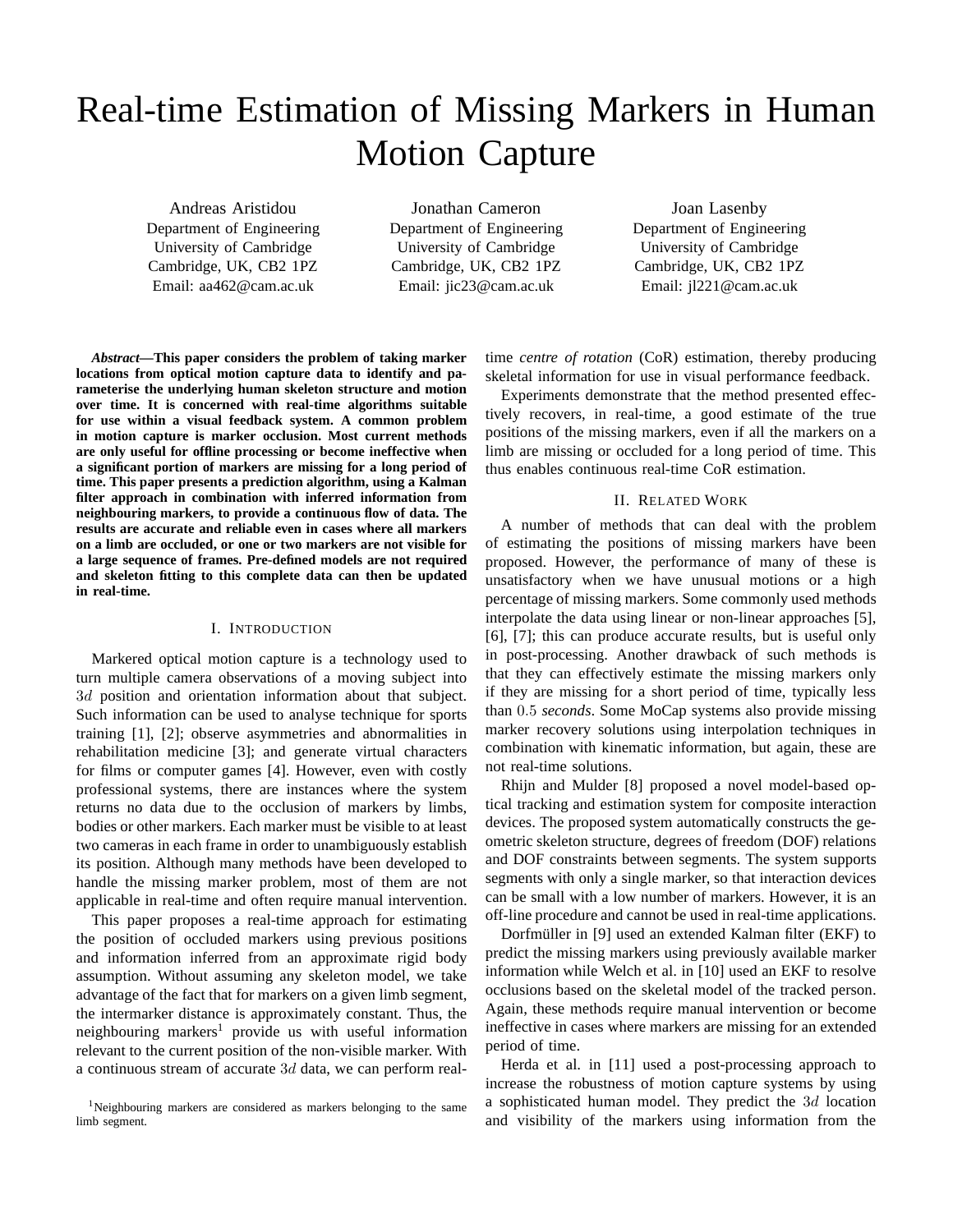neighbouring markers that share kinematic relations with the occluded markers, even if the markers are missing for a long period of time. However, the skeleton information must be known a priori in order to apply this method. [12] also takes advantage of the fact that the markers on a limb have fixed inter-marker pairwise distances. Thus, in the case of a missing marker, its position can be recovered through the distance constraints imposed by markers on the same limb. This approach may become ineffective when all or a significant number of markers are missing. Ringer and Lasenby [13] also present an automatic method to identify indistinguishable markers based on cliques<sup>1</sup>. However, this requires an off-line procedure in order to determine marker cliques and parameters of the skeletal structure. Chai and Hodgins [14] present a method that uses neighbouring markers to estimate the missing marker in the current frame. They propose a local linear model from these neighbours and then reconstruct the full pose of the frame by conducting an optimisation in the space constrained by the model. This method is very effective but the set of control signals, i.e. markers, and the skeleton information must be known beforehand.

Recently Liu and McMillan in [15], presented a piecewise linear approach to estimating human motions from a preselected set of informative markers (*principal markers*). This method allows markers to be missing for a considerable period of time and is still able to recover positions using all of the available data. However, it is an off-line method and while it produces reasonable estimates, is unsuitable for real-time applications.

### III. THE TRACKING METHOD

## *A. Finding the Rotors and the CoR*

Locating the CoRs is a crucial step in acquiring a skeleton from raw motion capture data. The data in section IV is acquired from an active marker system and therefore no tracking is necessary. In order to calculate the CoR between two sets of markers and from this construct the human skeleton model, it is helpful to have the rotation of a limb at any given time. We can estimate the orientation of a given limb at time  $t$ relative to a reference frame using the well-known *Procrustes* formulation [16].

If we take a set of labelled points  $x_i$  and the same set of points after an unknown rotation  $R(t)$ ,  $y_i$ , then the problem of finding the unknown rotor or unit quaternion,  $R$ , can be formulated as,

$$
R = \arg \max \sum_{i=1}^{n} \left( R \mathbf{x}_i \tilde{R} \right) \mathbf{y}_i \tag{1}
$$

where  $R$  defines the quaternion conjugate of the rotor  $R$ , and  $n$  is the number of points.

The location of the joints can be calculated using [17], which proposes a closed form sequential solution enabling real-time estimation of the CoRs. This approach takes full advantage of the approximation that all markers on a body segment are attached to a rigid body.

# *B. The Kalman Filter*

The Kalman filter [18] is a tracking technique used in many different areas: e.g. autonomous or assisted navigation, interactive computer graphics and motion prediction. The simplicity and robust nature of the filter make it popular and practical for many prediction algorithms.

The process model that updates the *state* over time is given (in its most general form) by (2), where the state  $x_t$  at time t is obtained from the state at time  $t - 1$ ;

$$
\mathbf{x}_t = A\mathbf{x}_{t-1} + B\mathbf{u}_{t-1} + \mathbf{w}_{t-1} \tag{2}
$$

where  $A$  is the state transition model which is applied to the previous state  $x_{t-1}$ , B is the control input model,  $u_{t-1}$  is the control vector and  $w_{t-1}$  is the process noise. w is assumed to be multivariate normal, with zero mean and covariance Q.

The measured data  $\mathbf{Z}_t$  is related to the current state by

$$
\mathbf{Z}_t = H\mathbf{x}_t + \mathbf{v}_t \tag{3}
$$

where  $H$  is the *observation model* and  $v_t$  is the observation noise, also assumed multivariate normal with zero mean and covariance R.

The predicted state  $y_t$  and its error  $E_t$  can be written as;

$$
\mathbf{y}_t = A\hat{\mathbf{x}}_{t-1} + B\mathbf{u}_{t-1} \qquad E_t = AP_{t-1}A^T + Q \quad (4)
$$

where  $\hat{x}$  refers to the *estimate* and  $P$  is covariance of the state estimate.

The *Kalman gain* between actual and predicted observations is:

$$
K_t = E_t H^T \left( H E_t H^T + R \right)^{-1} \tag{5}
$$

Thus given an estimate  $\hat{\mathbf{x}}_{t-1}$  at  $t-1$ , the time update predicts the state value at time  $t$ . The measurement update then adjusts this prediction based on the new  $y_t$ . The estimate of the new state given prediction and correction from observations is then given by

$$
\hat{\mathbf{x}}_t = \mathbf{y}_t + K_t (\mathbf{Z}_t - H\mathbf{y}_t) \tag{6}
$$

The Kalman gain  $K_t$  is chosen to minimise the steady-state covariance of the estimation error given  $Q$  and  $R$ . Finally, the error covariance matrix of the updated estimate is;

$$
P_t = (I - K_t H) E_t \tag{7}
$$

Our goal is to build a model that predicts the current state using previous states. In this work, a constant velocity model is used. Hence,

$$
\mathbf{y}_t = \mathbf{x}_{t-1} + \dot{\mathbf{x}}_{t-1} dt \tag{8}
$$

where  $x_i$  and  $\dot{x}_i$  are respectively the position and velocity of the marker in frame i.

Equation (4), which gives the predicted state, can be written in matrix form as;

$$
\begin{bmatrix} \mathbf{y}_t \\ \dot{\mathbf{y}}_t \end{bmatrix} = \begin{bmatrix} 1 & dt \\ 0 & 1 \end{bmatrix} \begin{bmatrix} \mathbf{x}_{t-1} \\ \dot{\mathbf{x}}_{t-1} \end{bmatrix}
$$
 (9)

<sup>&</sup>lt;sup>1</sup>The distance between each pair of markers in a clique is constant.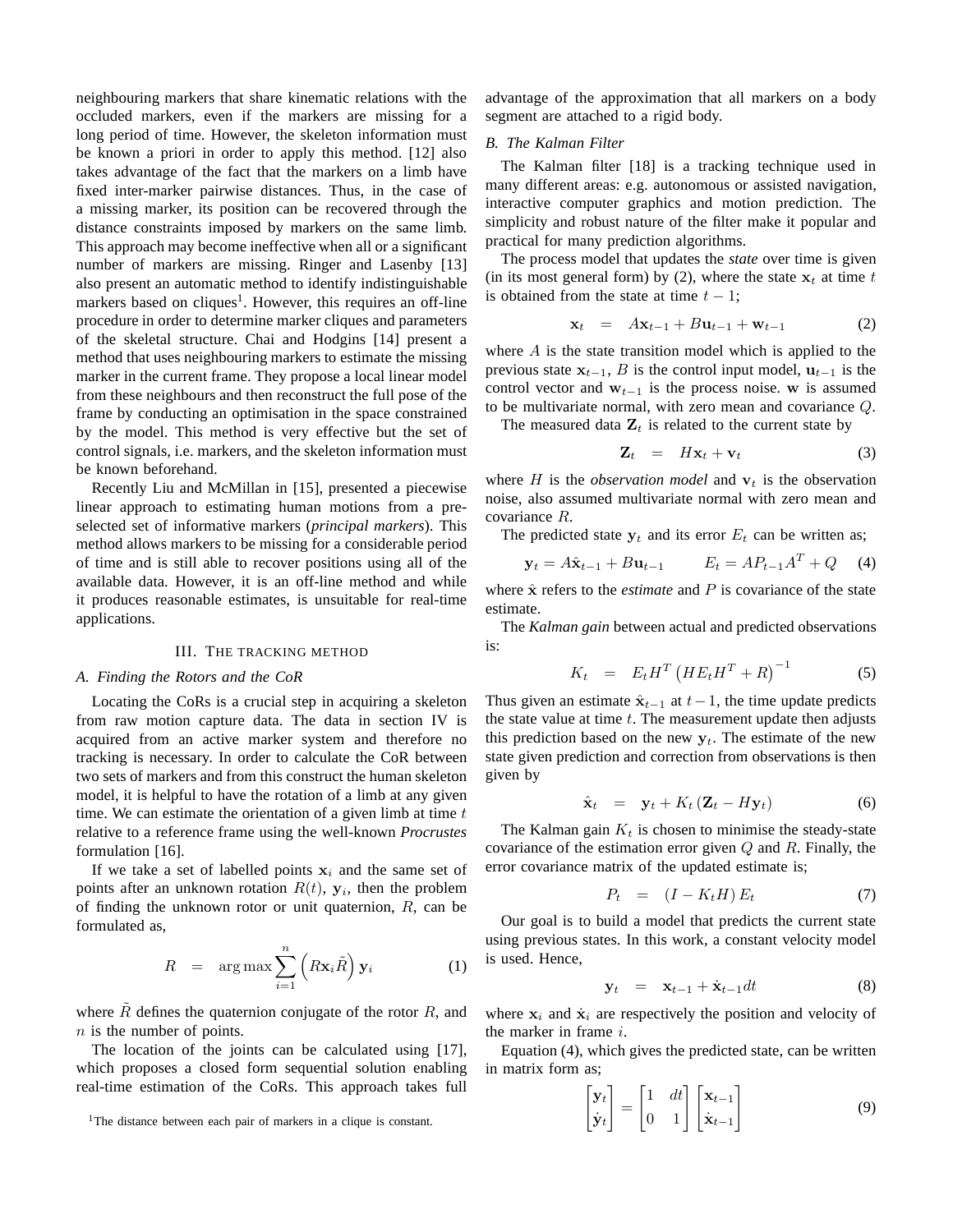i.e. we assume a simple model without any external controls or constraints thus enabling us to ignore  $B$  and  $u$ .

# *C. The Observation Vector*

The observation vector,  $\mathbf{Z}_t$ , gives the observed position of the tracked marker when this is available, otherwise it represents estimated position. The state vector represents true position and velocity as given above. In order to cope with cases where markers are missing for long periods of time, we implement a tracker that uses information not only from the previous frames, but also from the current positions of neighbouring visible markers. We assume three markers on each limb. In the presence of noise the observation vector is updated as given below:

• Where all markers are visible on a given limb, then:

$$
\mathbf{Z}_t = H\mathbf{x}_t + \mathbf{v}_t \tag{10}
$$

where  $x_t$  is the current state of a tracked marker on the limb. In this case  $H$  is the identity and  $R$  is determined empirically. Many factors contribute to marker noise such as optical measurement noise, miscalibration of the optical systems, reflection, motion of markers relative to the skin and motion of the skin relative to the rigid body (underlying bone).

• In the case where two markers are visible on the limb,

$$
\mathbf{Z}_t = H\hat{\mathbf{x}}_1^t + \mathbf{v}_t \tag{11}
$$

where  $\hat{\mathbf{x}}_1^t$  is the estimated position of the occluded marker  $m_1$  in frame t.  $\hat{\mathbf{x}}_1^t$  can be calculated as given below. Firstly we calculate  $\mathbf{D}_{1,2}^{t-1}$  and  $\mathbf{D}_{1,3}^{t-1}$  which correspond to the vectors between the occluded marker  $m_1$  and the visible markers  $m_2$ ,  $m_3$  in frame  $t-1$  respectively. These vectors are given by  $\mathbf{D}_{i,j}^{t-1} = \mathbf{x}_j^{t-1} - \mathbf{x}_i^{t-1}$ . One obvious way to proceed is to calculate the point  $\tilde{\mathbf{x}}_1^t$  which is an average of the estimated positions in frame  $t$  using the D vectors from frame  $t - 1$ ;

$$
\tilde{\mathbf{x}}_1^t = \frac{(\mathbf{x}_2^t - \mathbf{D}_{1,2}^{t-1}) + (\mathbf{x}_3^t - \mathbf{D}_{1,3}^{t-1})}{2}
$$
(12)

where  $x_i^t$  is the position of marker i in frame t. In subsequent frames we can continue to use the fact that the inter-marker distance is approximately constant. We now improve on this estimate by finding the solution of the intersection of the two spheres in frame  $t$  with centres  $\mathbf{x}_2^t$ ,  $\mathbf{x}_3^t$  and radii  $|\mathbf{D}_{1,2}^{t-1}|$  and  $|\mathbf{D}_{1,3}^{t-1}|$ .  $\hat{\mathbf{x}}_1^t$ , is assigned as the closest point on the circle of intersection to  $\tilde{\mathbf{x}}_1^t$ . Fig. 1 illustrates this process.

• In the case of only one marker  $(m<sub>2</sub>)$  visible on a given limb we again have;

$$
\mathbf{Z}_t = H\hat{\mathbf{x}}_j^t + \mathbf{v}_t \tag{13}
$$

where  $\hat{\mathbf{x}}_j^t$  is the estimated position of the occluded marker  $m_j$  ( $j = 1, 3$ ) in frame t.  $\hat{\mathbf{x}}_j^t$  is given by;

$$
\hat{\mathbf{x}}_j^t = \mathbf{x}_2^t - \mathbf{D}_{j,2}^{t-1} \tag{14}
$$

 $x_2^t$  is the position of the visible marker  $m_2$  on the limb in the current frame and  $\mathbf{D}_{j,2}^{t-1}$  is as described above. In this case, we are using the constant velocity assumption as we cannot estimate the rotation.

When all markers on a limb are occluded the positions of the markers can be estimated using information only from previous frames. The observation vector,  $\mathbf{Z}_t$ , in this instance is calculated using a rotor/quaternion based method. This method assumes that the rotation of the markers between two consecutive frames remains constant. This is formulated as  $R^{t-1,t} = R^{t-2,t-1} = \Delta R$ . The observation vector is now equal to

$$
\mathbf{Z}_t = H\hat{\mathbf{x}}^t + \mathbf{v}_t \tag{15}
$$

where  $\hat{x}^t$  is the state vector containing the estimated positions  $\hat{\mathbf{x}}^{t} = R^{t-2,t-1} \mathbf{x}^{t-1} \tilde{R}^{t-2,t-1}$ .



Fig. 1. The observation vector in the case of 2 visible markers. The red dot,  $\tilde{\mathbf{x}}_1$ , represents the average value as given in equation 12. The green dot,  $\hat{\mathbf{x}}_1$ , is the point on the intersection of the 2 spheres which is closest to  $\tilde{\mathbf{x}}_1$ .

#### IV. RESULTS AND DISCUSSION

The experiments were carried out using a 16 camera Phasespace motion capture system [19]. The algorithm was implemented in MATLAB and run on a Pentium IV PC. The system can process up to 350 *frames per second* (using MATLAB). Our datasets comprise both simulated and realdata (i.e. captured data with natural occlusions or occlusions generated by artificial deletion) with more than 5000 *frames* in each. There are two categories: one with 7 segment leg datasets and the other with 5 segment arm datasets. The 3d location of the markers can be reliably reconstructed even when we have marker occlusion for more than 1000 *frames* at a time, returning position errors of less than 4mm from the true value. The position of the CoR can be calculated with an error of approximately 6.5mm in cases where one marker on each limb segment is occluded, this increases to 9mm in cases where 2 out of 3 markers on a limb are not visible. Table I presents the average results in the case of one missing marker on each limb segment and fig. 2 shows an example of the error variation over time due to occlusion.

The proposed method operates by exploiting the fact that the distances between markers on a single limb segment are approximately constant. Thus, the positions of the visible